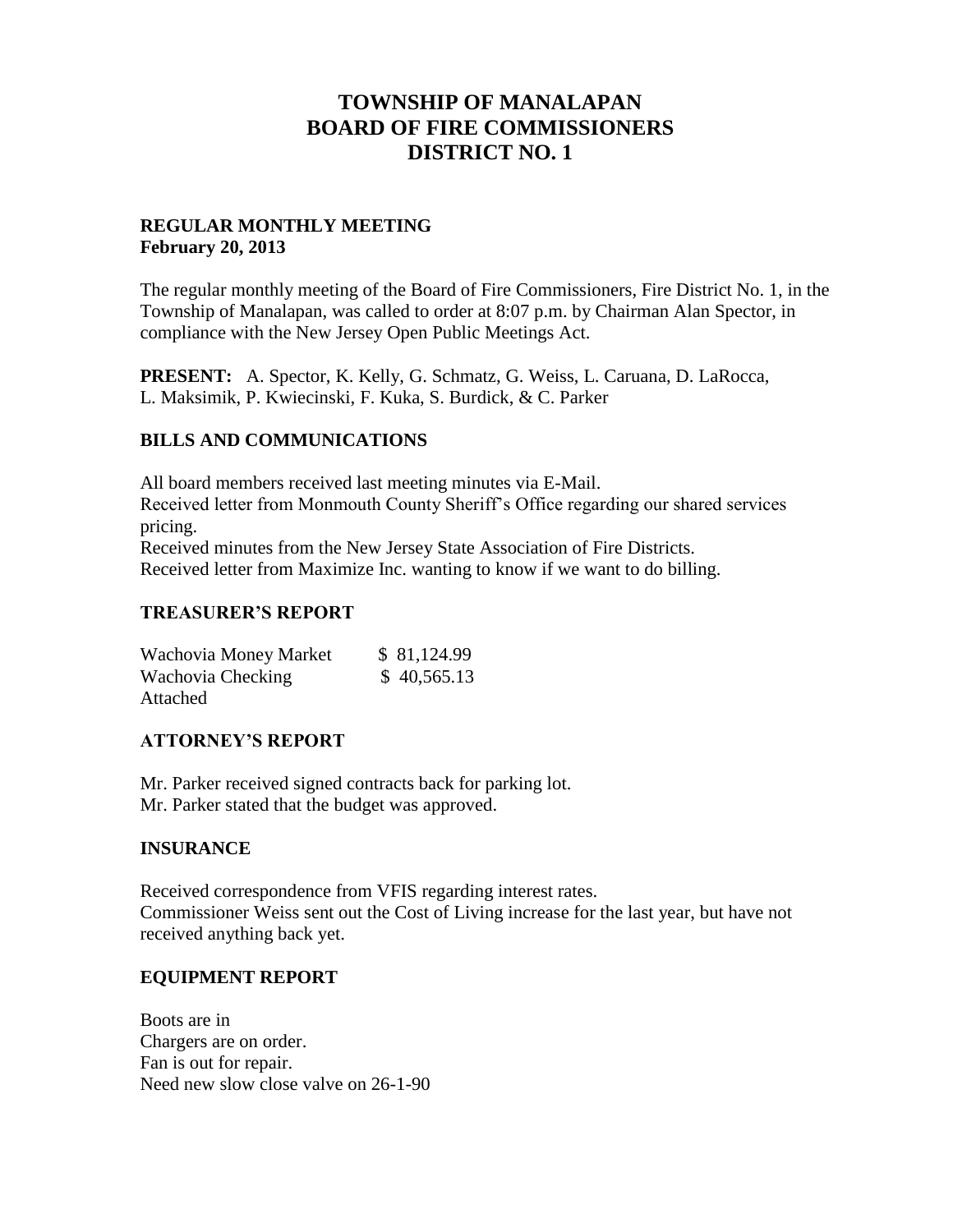## **RADIO REPORT**

Chief Maksimik reported that he is running low on pagers. MidState will be here next Wednesday to install radio in white truck. Chief Maksimik is halfway through with programming the portables.

## **CHIEF'S REPORT**

Chief Maksimik reported there have been 101 calls so far this year. Attended training at the Middletown Township Fire Academy last week.

## **TRUCK REPORT**

26-1-77 – has an antifreeze leak. 26-1-90 – Steve Burdick replaced marker lights. 26-1-91 – front seal is leaking. 26-1-80 – hold down handle for the back is broken.

## **ASSOCIATION REPORT**

Steve Burdick stated that Mario is supposed to be here tomorrow to correct electrical issues in back building. Steve Burdick & Commissioner Schmatz had a discussion regarding the lighting in the bays. They are waiting on pricing. Lights were changed on the front of the building. Steve Burdick & Andy Leder repaired siding on the building.

## **TRUSTEES' REPORT**

No report.

#### **OLD BUSINESS**

See attached.

#### **NEW BUSINESS**

Commissioner Schmatz made a motion to pay all vouchers; this was seconded by Commissioner Kelly. All voted aye.

Commissioner Schmatz made a motion not to exceed \$7,000 for purchase two replacement valves for 26-1-90; this was seconded by Commissioner Kelly. All voted aye.

Commissioner Schmatz made a motion not to exceed \$1,000 for purchase 20 pairs of firefighter's gloves; this was seconded by Commissioner Kelly. All voted aye.

Steve Burdick stated that he needed tools.

Mr. Parker swore in Danny LaRocca as the new Commissioner.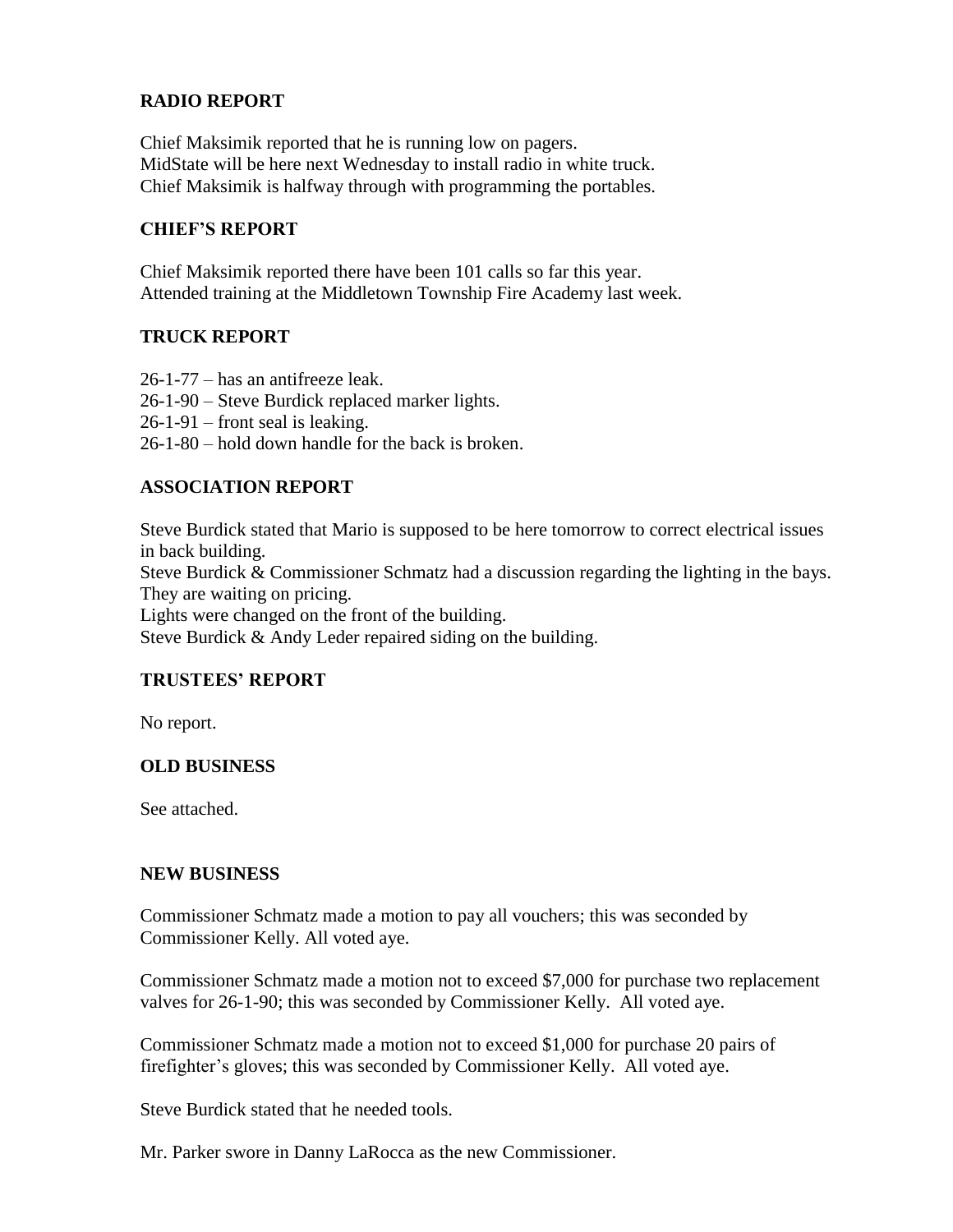Commissioner Schmatz thanked Commissioner Weiss for his services as a Commissioner!

Meeting opened to the public at 9:02 p.m.

A motion was made by Commissioner Spector to adjourn; it was second by Commissioner Kelly and all voted aye.

Meeting adjourned at 9:04 p.m.

 Respectfully submitted, Kenneth Kelly, Clerk